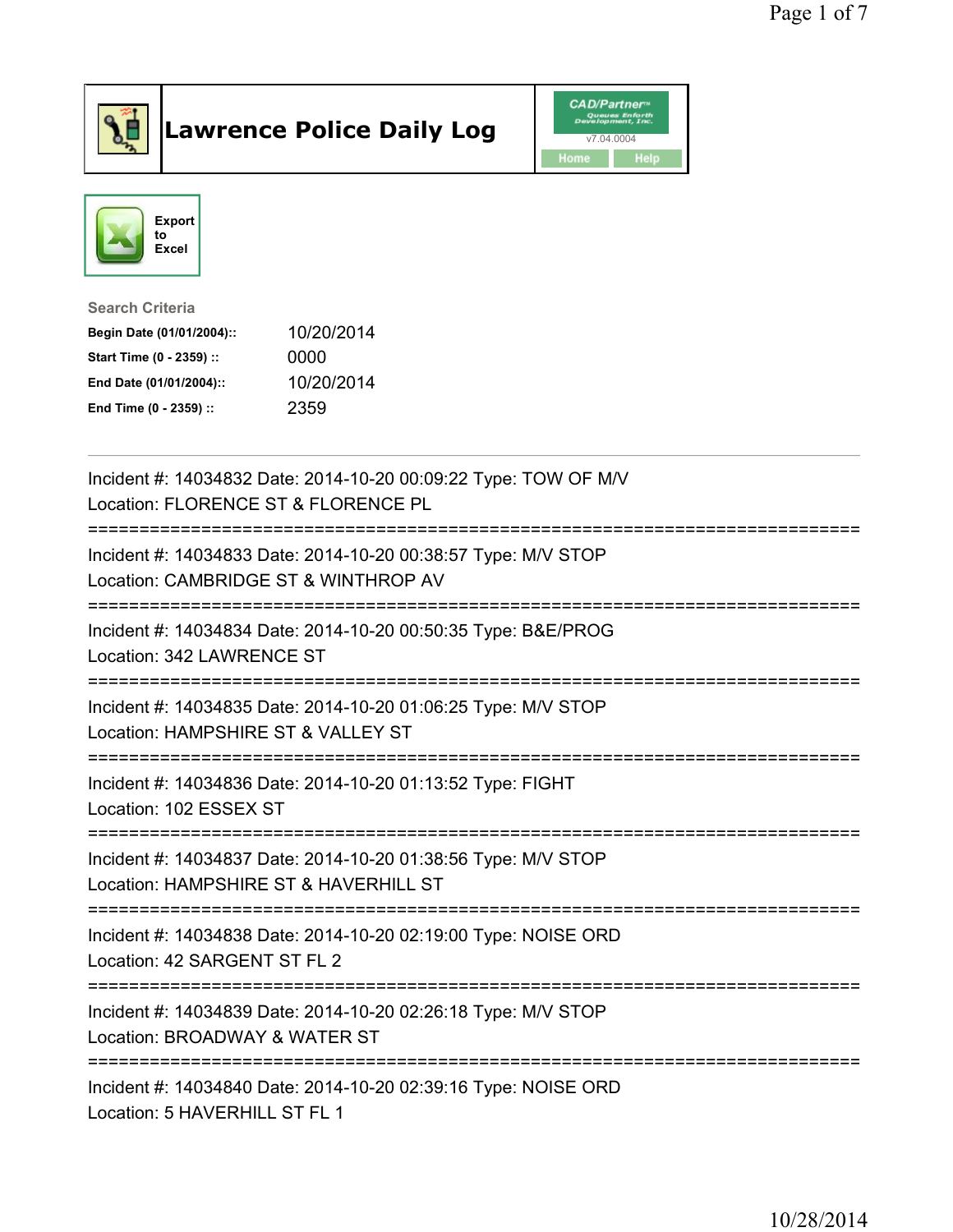| Incident #: 14034841 Date: 2014-10-20 03:17:46 Type: MAL DAMAGE<br>Location: 30 MYRTLE CT FL 1<br>=======================        |
|----------------------------------------------------------------------------------------------------------------------------------|
| Incident #: 14034842 Date: 2014-10-20 06:11:19 Type: LARCENY/PAST<br>Location: 18 BEACON ST #18                                  |
| Incident #: 14034844 Date: 2014-10-20 06:13:06 Type: ANIMAL COMPL<br>Location: ALBRITE CARPET CLEANING COMP. / 223 WINTHROP AV   |
| Incident #: 14034843 Date: 2014-10-20 06:13:29 Type: ALARMS<br>Location: POLISH-AMERICAN CLUB / 23 MONMOUTH ST                   |
| Incident #: 14034845 Date: 2014-10-20 06:58:14 Type: PARK & WALK<br>Location: 205 BROADWAY                                       |
| Incident #: 14034846 Date: 2014-10-20 06:58:52 Type: NOISE ORD<br>Location: 60 FLORAL ST<br>==================================== |
| Incident #: 14034847 Date: 2014-10-20 07:09:41 Type: ALARMS<br>Location: 23 MARTHA LN                                            |
| Incident #: 14034848 Date: 2014-10-20 07:09:59 Type: DOMESTIC/PROG<br>Location: 24 CAMPO SECO ST FL 3                            |
| ;==========<br>Incident #: 14034849 Date: 2014-10-20 07:25:47 Type: ALARMS<br>Location: 40 CEDAR ST                              |
| Incident #: 14034850 Date: 2014-10-20 07:29:18 Type: A&B PROG<br>Location: 10 CAMPO SECO ST                                      |
| Incident #: 14034851 Date: 2014-10-20 07:42:59 Type: ALARMS<br>Location: 7 ASH ST                                                |
| Incident #: 14034852 Date: 2014-10-20 07:47:40 Type: E911 HANGUP<br>Location: 70 N PARISH RD                                     |
| Incident #: 14034853 Date: 2014-10-20 07:56:13 Type: AUTO ACC/NO PI<br>Location: RT 114                                          |
| Incident #: 14034855 Date: 2014-10-20 08:02:55 Type: B&E/PAST                                                                    |

Location: 200 PROCPECT CT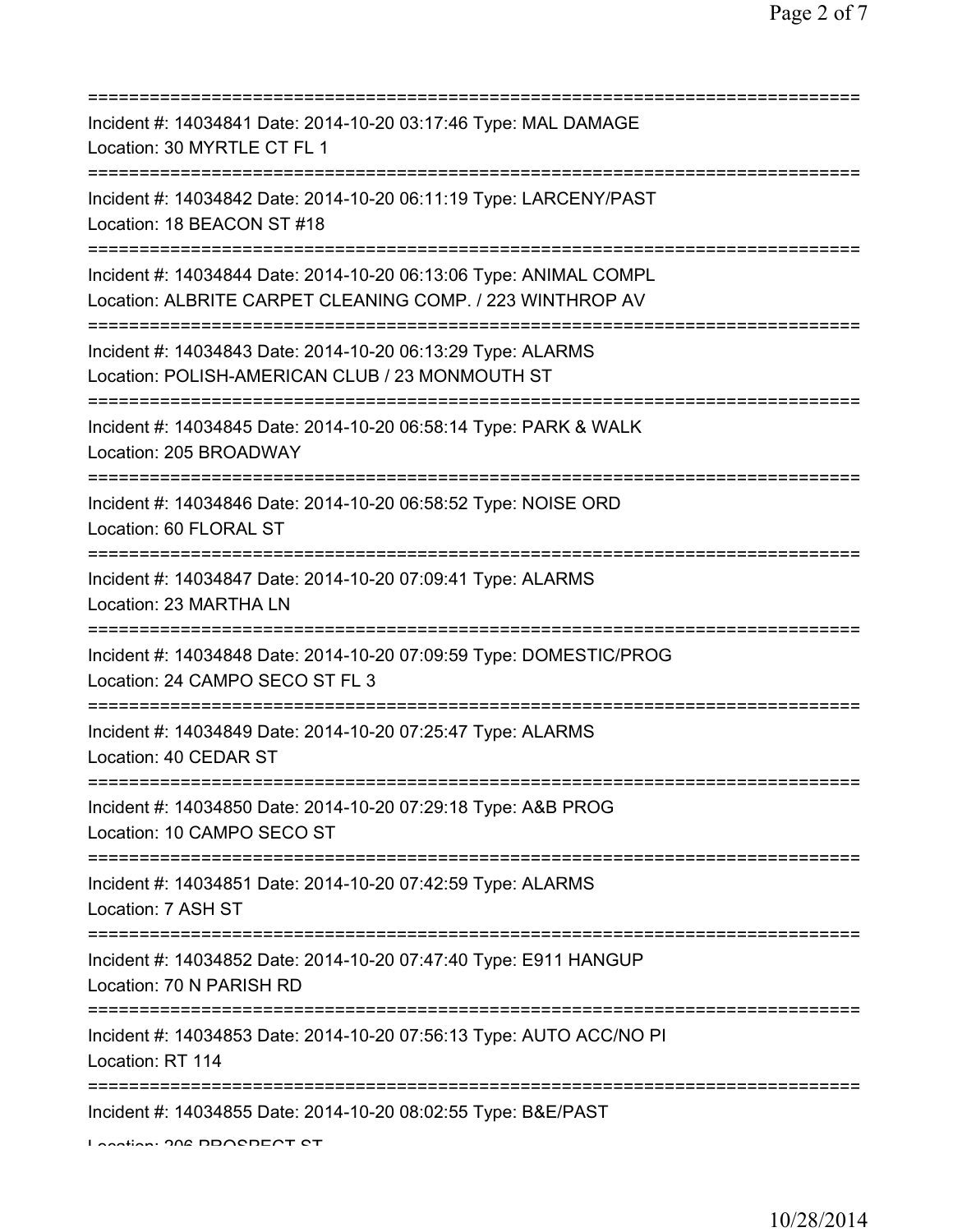| Incident #: 14034854 Date: 2014-10-20 08:04:18 Type: A&B PAST<br>Location: 66 OSGOOD ST #2                             |
|------------------------------------------------------------------------------------------------------------------------|
| Incident #: 14034856 Date: 2014-10-20 08:45:13 Type: MAL DAMAGE<br>Location: 197 OSGOOD ST                             |
| Incident #: 14034857 Date: 2014-10-20 08:51:27 Type: CK WELL BEING<br>Location: 10 PERRY AV                            |
| Incident #: 14034858 Date: 2014-10-20 08:58:03 Type: GENERAL SERV<br>Location: 237 JACKSON ST FL 1                     |
| Incident #: 14034859 Date: 2014-10-20 09:06:02 Type: STOL/MV/PAS<br>Location: 278 LAWRENCE ST                          |
| Incident #: 14034860 Date: 2014-10-20 09:19:28 Type: MEDIC SUPPORT<br>Location: HAVERHILL ST & NEWBURY ST              |
| Incident #: 14034861 Date: 2014-10-20 09:22:31 Type: B&E/ATTEMPY<br>Location: 492 HAVERHILL ST FL 1                    |
| Incident #: 14034862 Date: 2014-10-20 09:46:16 Type: COURT DOC SERVE<br>Location: 39 MAY ST #APT2<br>================= |
| Incident #: 14034863 Date: 2014-10-20 10:02:43 Type: WIRE DOWN<br>Location: HAVERHILL ST & RAILROAD ST                 |
| Incident #: 14034864 Date: 2014-10-20 10:54:13 Type: SUS PERS/MV<br>Location: 51 EXCHANGE ST FL 2                      |
| Incident #: 14034865 Date: 2014-10-20 10:58:53 Type: A&B PAST<br>Location: 1 PARKER STREET COMPANY / 1 PARKER ST       |
| Incident #: 14034866 Date: 2014-10-20 11:02:59 Type: DRUG VIO<br>Location: 2 EXETER ST                                 |
| Incident #: 14034867 Date: 2014-10-20 11:05:58 Type: B&E/ATTEMPY<br>Location: 10 BERKELEY ST                           |
| Incident #: 14034868 Date: 2014-10-20 11:07:51 Type: DOMESTIC/PROG                                                     |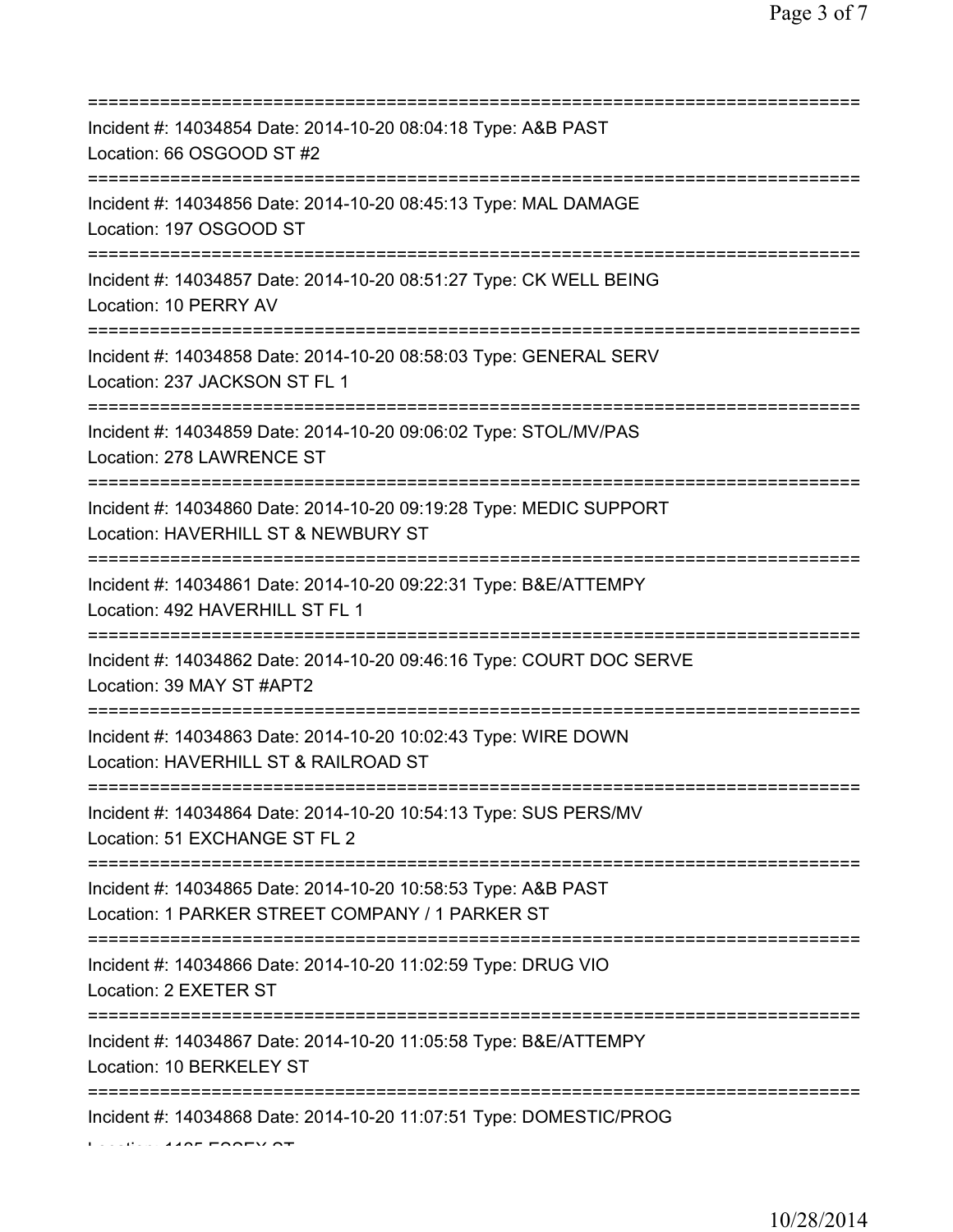=========================================================================== Incident #: 14034869 Date: 2014-10-20 11:19:46 Type: ALARM/BURG Location: BAVARIAN CLUB / 41 KNOX ST =========================================================================== Incident #: 14034870 Date: 2014-10-20 11:34:34 Type: NOISE ORD Location: 90 LOWELL ST =========================================================================== Incident #: 14034871 Date: 2014-10-20 11:39:18 Type: M/V STOP Location: HIGH ST & PLATT ST =========================================================================== Incident #: 14034872 Date: 2014-10-20 11:48:40 Type: ALARM/BURG Location: BREA RESD / 4 TOWER HILL ST =========================================================================== Incident #: 14034873 Date: 2014-10-20 11:52:42 Type: HIT & RUN M/V Location: HAFFNERS GAS STATION / 262 LAWRENCE ST =========================================================================== Incident #: 14034874 Date: 2014-10-20 12:20:38 Type: INVESTIGATION Location: 4 CRESCENT ST =========================================================================== Incident #: 14034875 Date: 2014-10-20 12:37:41 Type: INVESTIGATION Location: 342 LAWRENCE ST =========================================================================== Incident #: 14034876 Date: 2014-10-20 12:42:03 Type: TOW OF M/V Location: COLBY ST & E PLEASANT ST =========================================================================== Incident #: 14034877 Date: 2014-10-20 12:50:40 Type: SUS PERS/MV Location: HOLLY ST =========================================================================== Incident #: 14034878 Date: 2014-10-20 12:57:44 Type: SUS PERS/MV Location: 581 ANDOVER ST =========================================================================== Incident #: 14034879 Date: 2014-10-20 13:18:46 Type: ABAND MV Location: CARLETON ST & EVERETT ST =========================================================================== Incident #: 14034880 Date: 2014-10-20 13:21:45 Type: TOW OF M/V Location: 9 HAMILTON ST =========================================================================== Incident #: 14034881 Date: 2014-10-20 13:47:30 Type: STOL/MV/PAS Location: 140 BERNARD AV =========================================================================== Incident #: 14034882 Date: 2014-10-20 13:58:29 Type: MEDIC SUPPORT

Location: 14 EXETER ST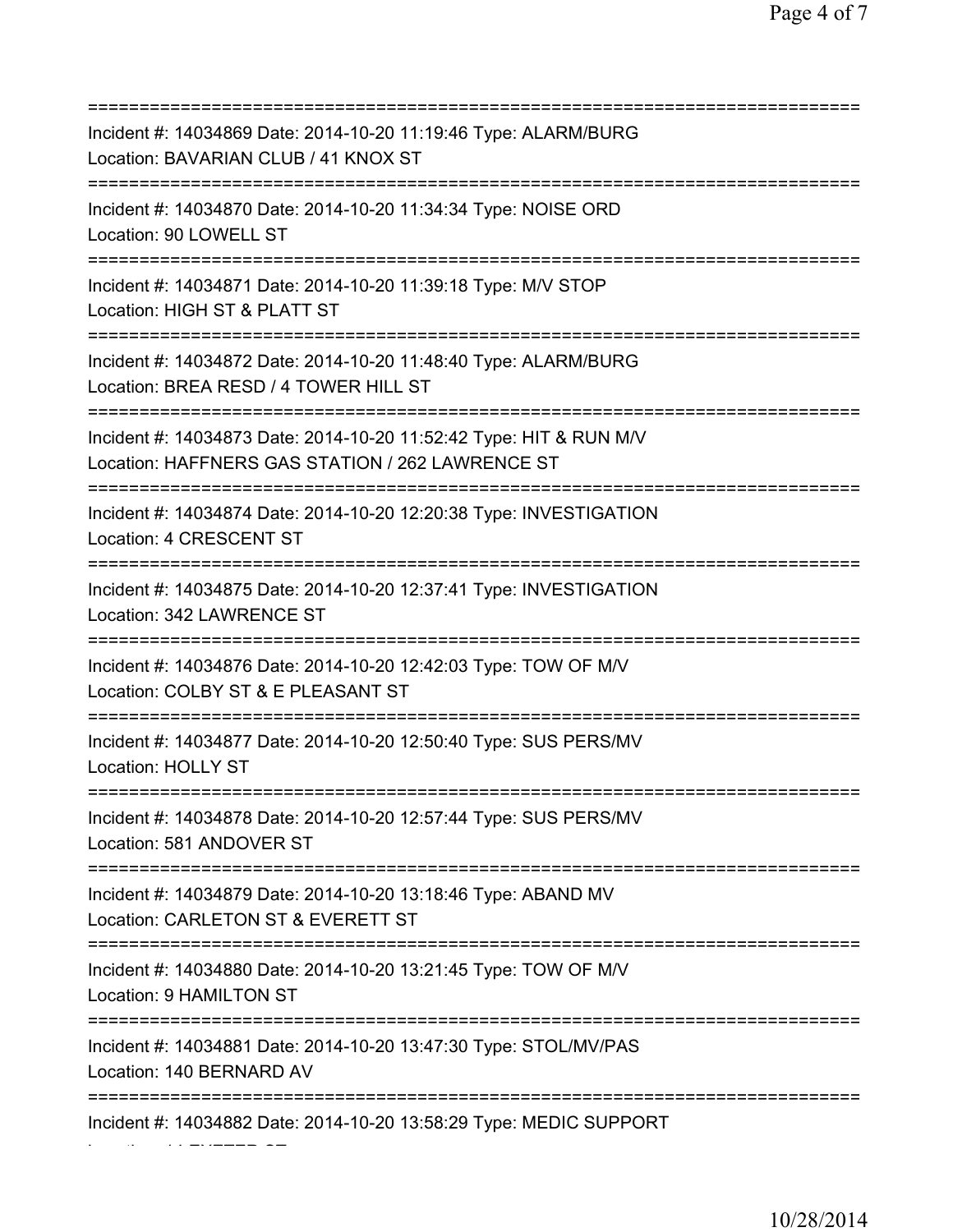| Incident #: 14034883 Date: 2014-10-20 14:02:42 Type: M/V STOP<br>Location: 71 JACKSON ST                                          |
|-----------------------------------------------------------------------------------------------------------------------------------|
| Incident #: 14034884 Date: 2014-10-20 14:06:47 Type: FIGHT<br>Location: 42 MARBLE AV                                              |
| Incident #: 14034885 Date: 2014-10-20 14:16:10 Type: M/V STOP<br>Location: 35 BELMONT ST<br>================================      |
| Incident #: 14034886 Date: 2014-10-20 14:41:42 Type: IDENTITY THEFT<br>Location: 90 LOWELL ST<br>;=============================== |
| Incident #: 14034887 Date: 2014-10-20 15:28:05 Type: ROBBERY ARMED<br>Location: EVERETT ST & ROWE ST                              |
| Incident #: 14034888 Date: 2014-10-20 15:31:19 Type: SUS PERS/MV<br>Location: NEWTON ST & SALEM ST                                |
| Incident #: 14034889 Date: 2014-10-20 15:43:26 Type: LARCENY/PAST<br>Location: 239 BROADWAY                                       |
| Incident #: 14034890 Date: 2014-10-20 15:49:08 Type: GENERAL SERV<br>Location: 24 ORCHARD ST                                      |
| Incident #: 14034891 Date: 2014-10-20 16:07:57 Type: UNATENEDCHILD<br>Location: BROADWAY & PARK ST                                |
| Incident #: 14034892 Date: 2014-10-20 16:15:02 Type: MAL DAMAGE<br>Location: 35 SAUNDERS ST                                       |
| Incident #: 14034893 Date: 2014-10-20 16:41:58 Type: TENANT PROB<br>Location: 49 WILLOW ST FL 1                                   |
| Incident #: 14034894 Date: 2014-10-20 16:55:56 Type: LARCENY/PAST<br>Location: 239 BROADWAY                                       |
| Incident #: 14034895 Date: 2014-10-20 16:58:13 Type: LOST PROPERTY<br>Location: 116 NEWTON ST                                     |
| Incident #: 14034896 Date: 2014-10-20 17:16:36 Type: THREATS                                                                      |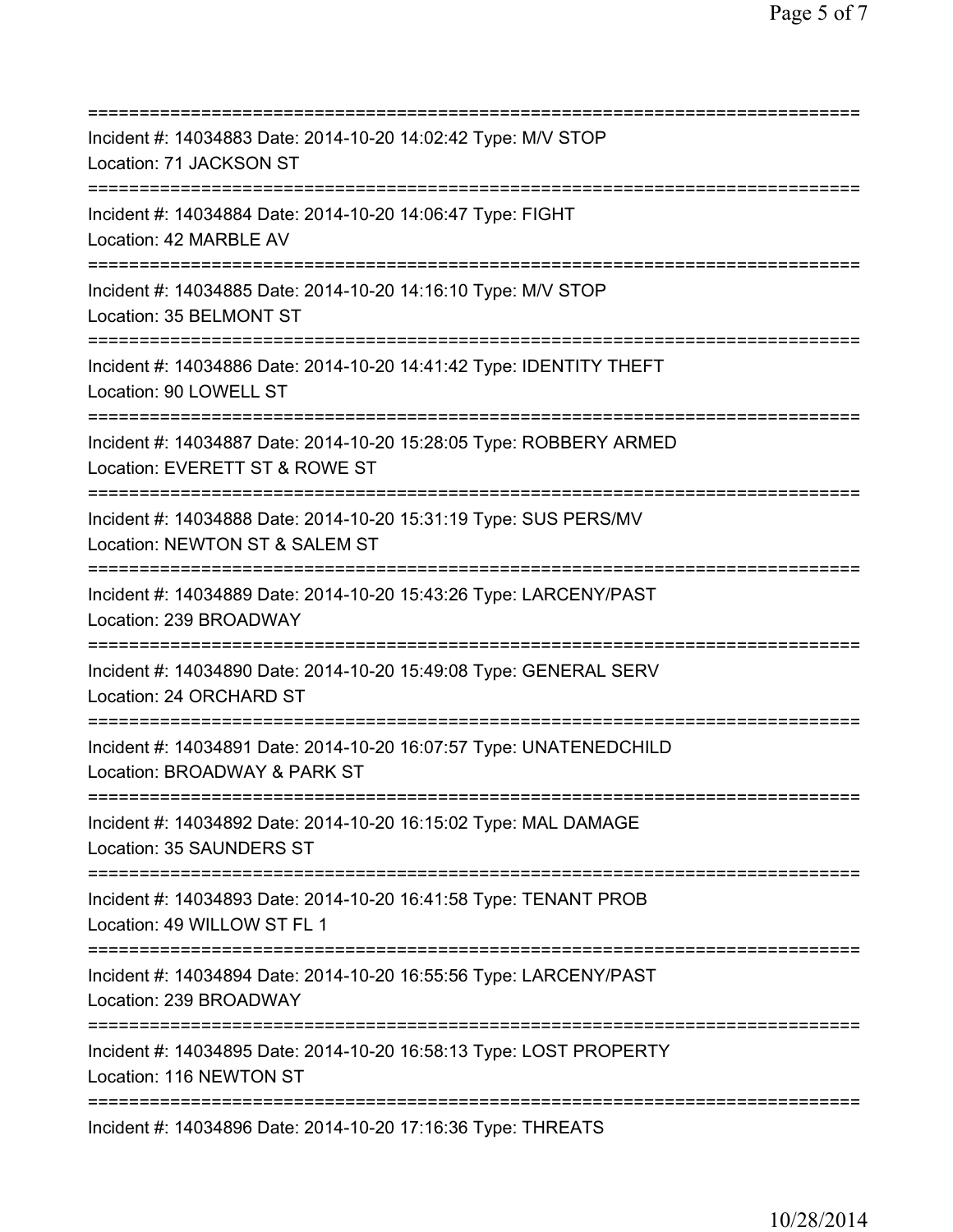| Incident #: 14034897 Date: 2014-10-20 17:49:14 Type: M/V STOP<br>Location: BROADWAY & LOWELL ST                                      |
|--------------------------------------------------------------------------------------------------------------------------------------|
| Incident #: 14034898 Date: 2014-10-20 18:03:39 Type: INVESTIGATION<br>Location: 36 SUMMER ST                                         |
| Incident #: 14034899 Date: 2014-10-20 18:14:03 Type: WOMAN DOWN<br>Location: BROADWAY & GREEN ST<br>==========================       |
| Incident #: 14034900 Date: 2014-10-20 18:29:21 Type: M/V STOP<br>Location: 350 HAVERHILL ST                                          |
| Incident #: 14034901 Date: 2014-10-20 18:30:49 Type: SUS PERS/MV<br>Location: 175 ABBOTT ST                                          |
| Incident #: 14034902 Date: 2014-10-20 18:41:51 Type: MAL DAMAGE<br>Location: 44 GORHAM ST<br>==================================      |
| Incident #: 14034903 Date: 2014-10-20 18:55:28 Type: DISORDERLY<br>Location: 101 EVERETT ST<br>==================                    |
| Incident #: 14034904 Date: 2014-10-20 19:03:10 Type: ALARM/BURG<br>Location: SOVERIGN BANK / 460 S UNION ST                          |
| Incident #: 14034905 Date: 2014-10-20 19:23:12 Type: AUTO ACC/PED<br>Location: HAVERHILL ST & PROSPECT ST                            |
| Incident #: 14034906 Date: 2014-10-20 19:26:31 Type: SEX OFF. PAST<br>Location: 199 ESSEX ST<br>;=================================== |
| Incident #: 14034907 Date: 2014-10-20 19:51:43 Type: AUTO ACC/NO PI<br>Location: MERRIMACK ST & S CANAL ST                           |
| Incident #: 14034908 Date: 2014-10-20 20:02:47 Type: UNWANTEDGUEST<br>Location: 243 S BROADWAY #004                                  |
| Incident #: 14034909 Date: 2014-10-20 20:07:11 Type: THREATS<br>Location: RINSE CYCLE LAUNDRY / 342 BROADWAY                         |
| Incident #: 14034910 Date: 2014-10-20 20:52:47 Type: DISTURBANCE                                                                     |